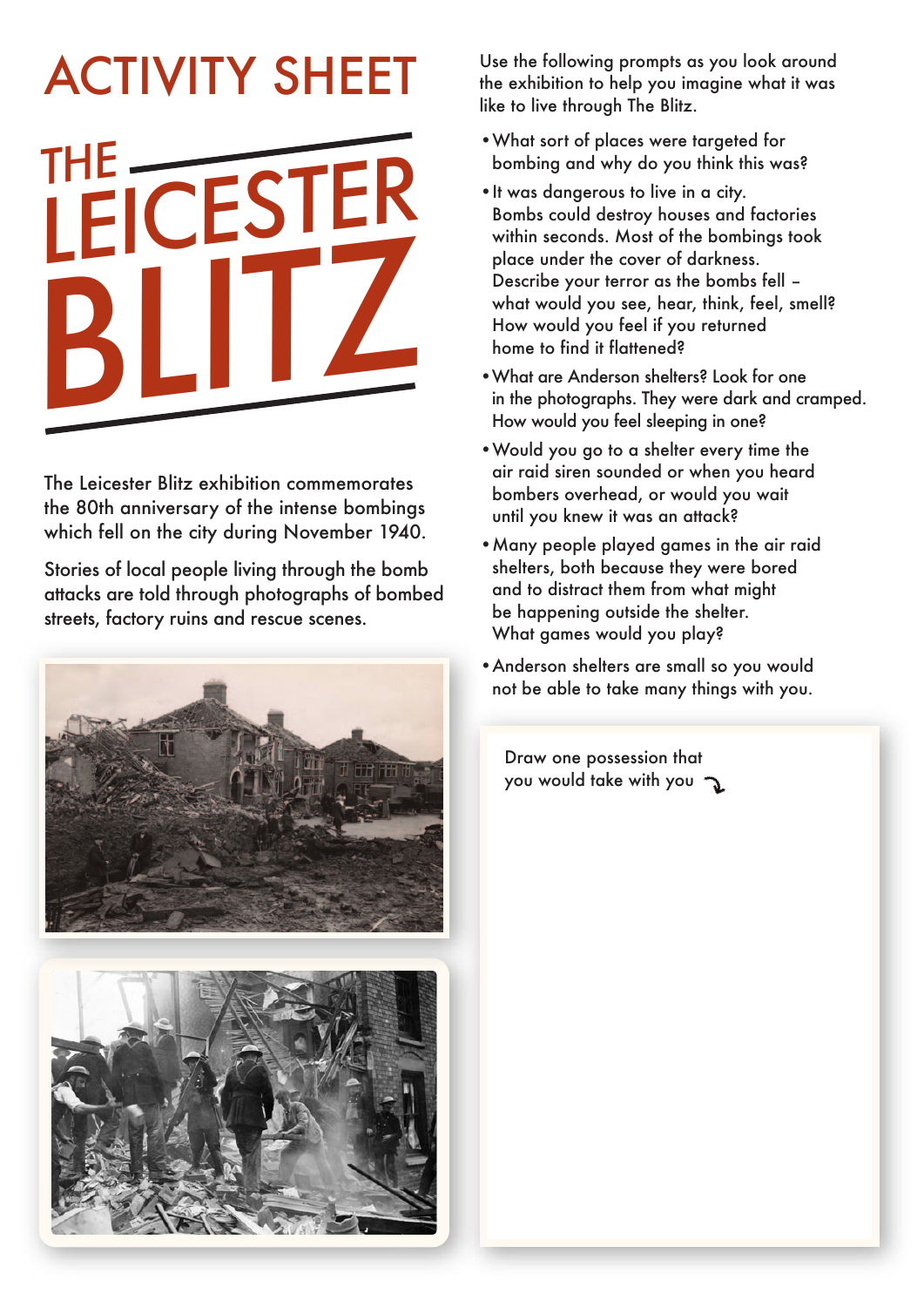

The threat of poisonous gas being dropped from enemy aeroplanes would kill hundreds of people.

As protection, the government provided everyone with a gas mask which had to be carried at all times.